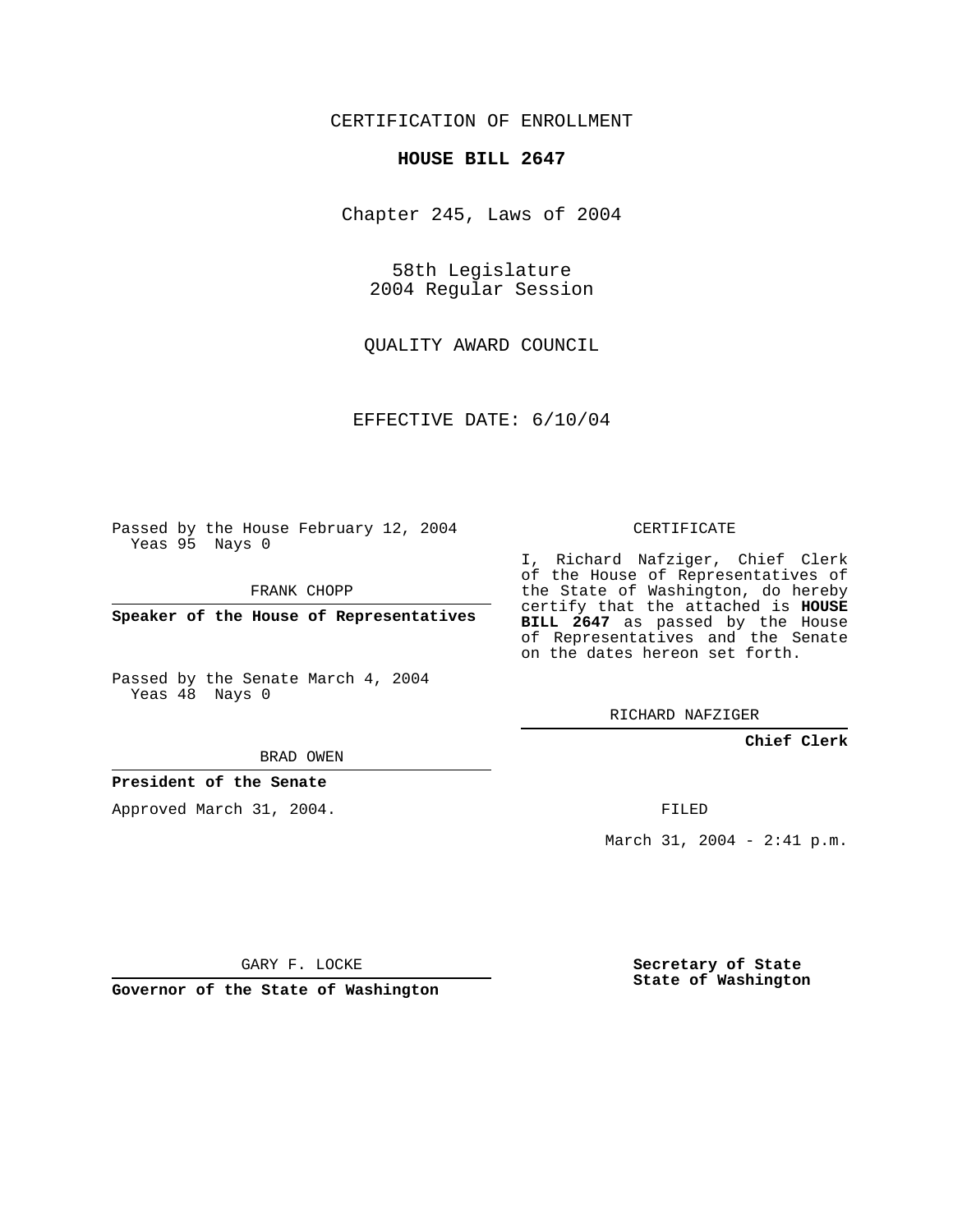# **HOUSE BILL 2647** \_\_\_\_\_\_\_\_\_\_\_\_\_\_\_\_\_\_\_\_\_\_\_\_\_\_\_\_\_\_\_\_\_\_\_\_\_\_\_\_\_\_\_\_\_

\_\_\_\_\_\_\_\_\_\_\_\_\_\_\_\_\_\_\_\_\_\_\_\_\_\_\_\_\_\_\_\_\_\_\_\_\_\_\_\_\_\_\_\_\_

Passed Legislature - 2004 Regular Session

**State of Washington 58th Legislature 2004 Regular Session By** Representatives Miloscia, Haigh, McDermott, Wallace, Chase, Linville and Rockefeller

Read first time 01/19/2004. Referred to Committee on State Government.

 AN ACT Relating to the Washington quality award council; and amending RCW 43.06.335.

BE IT ENACTED BY THE LEGISLATURE OF THE STATE OF WASHINGTON:

 **Sec. 1.** RCW 43.06.335 and 2000 c 216 s 1 are each amended to read as follows:

 (1) The Washington quality award council shall be organized as a private, nonprofit corporation, in accordance with chapter 24.03 RCW and this section.

 (2) The council shall oversee the governor's Washington state quality award program. The purpose of the program is to improve the overall competitiveness of the state's economy by stimulating Washington state industries, business, and organizations to bring about measurable success through setting standards of organizational excellence, encouraging organizational self-assessment, identifying successful organizations as role models, and providing a valuable mechanism for promoting and strengthening a commitment to continuous quality improvement in all sectors of the state's economy. The governor shall annually present the award to organizations that improve